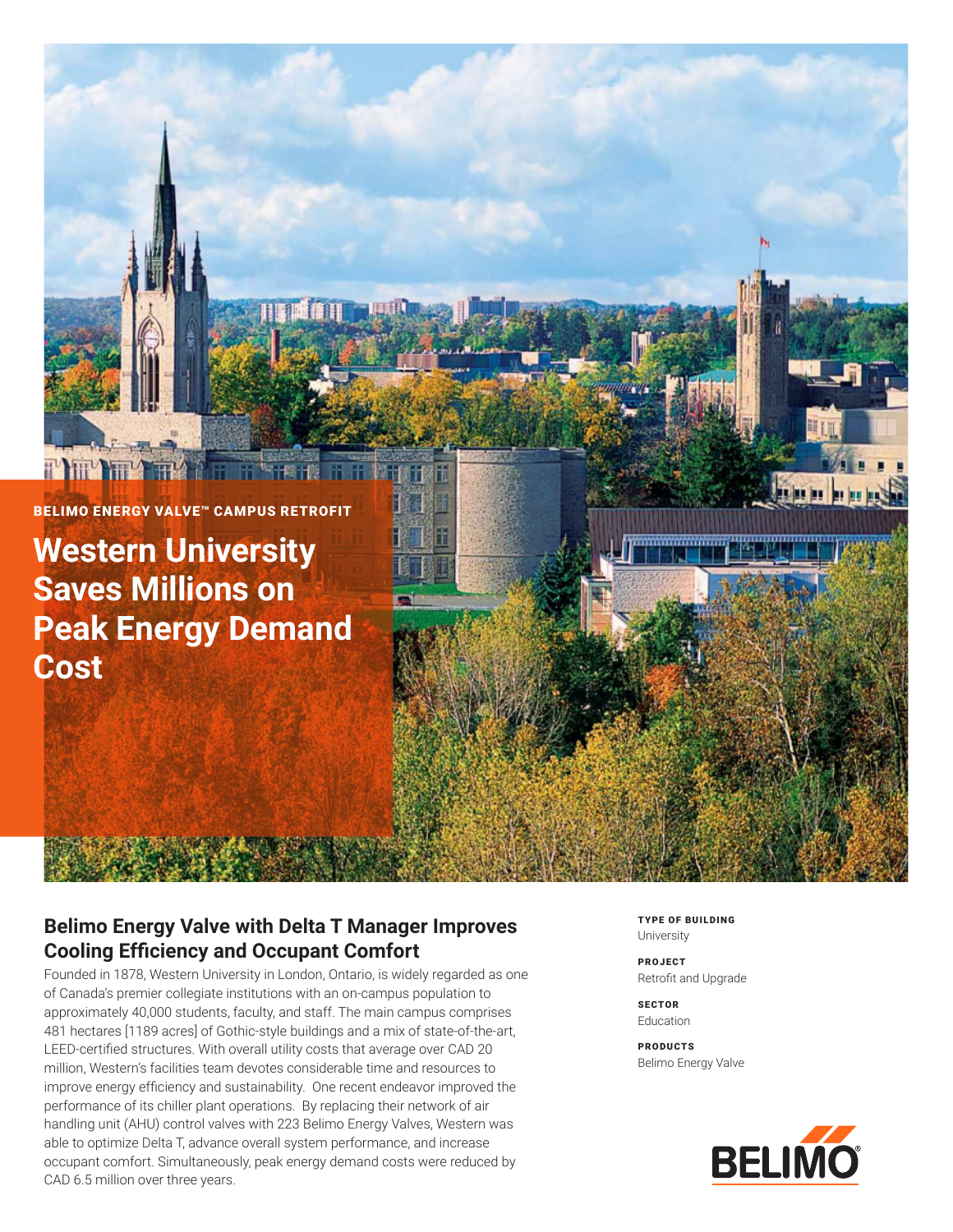# **Energy Valve Innovation Tackles Cooling System Imbalances**

#### **Facilities and Project Overview**

Western University's campus has grown to more than 90 buildings. Two chiller plants located at the north and south ends of the property that serve separate loops manage the extensive campus cooling system. As cooling needs increased over the years, the two plants have expanded to include nine centrifugal chillers that serve a variety of classrooms, residences, eateries, kitchens, art galleries, meeting areas, research laboratories, and exercise facilities. The chilled water supply to each building came from a traditional primary-secondarytertiary pumping system. Each building had at least one decoupler bridge (common pipe) between the secondary and tertiary loops, with a bridge valve controlled to achieve a return water setpoint of 13°C [55°F].

As the infrastructure grew, the imbalance within the cooling system increased significantly, leading to inefficient plant performance, high pumping cost and occupant discomfort in different locations. Buildings close to the plants were receiving too much chilled water flow, while those further along the loops were not receiving enough. Over time, pumps were added to help increase pressure at the plant whenever a building was not receiving enough flow, without success.

### **Project Requirements**

Cooling inefficiencies had been a long-standing issue at the campus. At the south end, the facilities team added variable frequency drives to boost water pressure to reach the buildings located uphill. However, this exacerbated the problem and caused water balancing issues.

"We finally realized we were doing it backward. We had to accept that boosting the pressure at the plant wasn't going to work - we needed to do valve work instead," said Dan Larkin, HVAC Controls System Specialist, Physical Plant and Capital Planning Services at Western University. "Every building had at least one bridge valve pouring water into the building and back out, often bypassing the AHU coils and leading to a huge waste of energy. The plan was to modify the return water piping to eliminate the decoupler bridges and valves, so the chilled water has to flow through the AHU coil. In that way, only the chilled water that is needed goes into the buildings and returns to the plants, allowing the chillers to operate more efficiently."

After Larkin learned about the Belimo Energy Valve capabilities, he immediately knew it was the right solution for retrofitting the chilled water system. Western established a budget, brought on an Energy Manager, and applied for some incentives. "After installing Belimo Energy valves, we immediately saw a reduction in pumping energy," added Larkin. "Since then, the Energy Valve is the specified standard for any future upgrades or expansions."



"After installing Belimo Energy Valves, we immediately saw a reduction in pumping energy. Since then, the Energy Valve is the specified standard for any future upgrades or expansions."

**Dan Larkin, HVAC Controls System Specialist, Physical Plant and Capital Planning Services, Western University**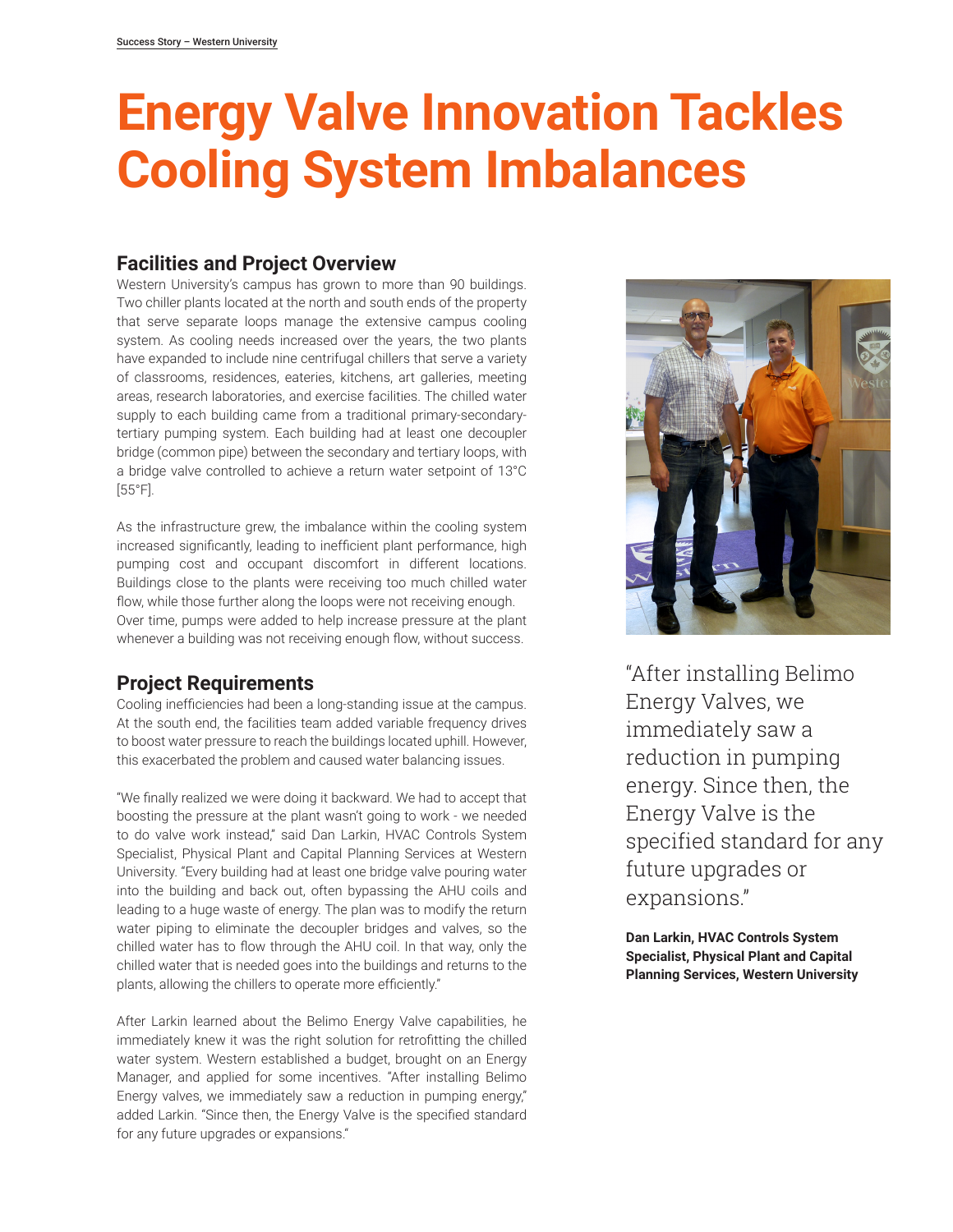#### **Energy Savings Solution — Belimo Energy Valve with the Delta T Manager**

The Belimo Energy Valve is an award-winning pressure independent valve that helps organizations reduce energy consumption and operating costs throughout their facilities. It measures and manages coil heat transfer by using an embedded electronic flow meter, along with supply and return water temperature sensors.

The Energy Valve with Delta T Manager incorporates many features and capabilities, including cloud-based analytics, patented glycol monitoring functionality, remote assistance, automated Delta T setpoint analysis and optimization, along with a comprehensive communication platform for integration to the Building Automation System (BAS).

Following their initial success with the Energy Valve retrofit, the facilities team at Western began leveraging the Delta T Manager feature to realize additional energy savings and improve occupant comfort. After installing the valves, the initial testing showed significant improvements in Delta T and flow reduction. However, they still had issues cooling all areas on peak demand days.

"We realized we weren't using the technology of the Energy Valve the way we needed to," said Heather Hyde, Associate Director, Facilities Engineering at Western University. "Since then, we have been able to take full advantage of the Delta T Manager's functionality." In one example, the AHU coil Delta T improved to 5.7°C (10.3°F) while the flow decreased from 431 GPM to 142 GPM, with no sacrifice in room comfort.

The valves are programmed to operate based on Delta T and flow control parameters. Hyde added, "Now, we can optimize the heat transfer of the coil, which is a valuable capability we never had before." With the Energy Valve Delta T Manager, Western was able to optimize the AHU coil performance and improve the efficiency of the chilled water plants with a 32% overall reduction in chilled water flow. The campus Delta T improved from 4.1°C to 5.3°C [7.3°F to 9.5°F], and minimally impacted the AHU supply air temperature, which increased from 13.73°C to 14.29°C [56.7°F to 57.7°F] on average.



The Belimo Energy Valve is a pressure independent valve that monitors coil performance and energy consumption while maintaining Delta T. The Energy Valve's core features and benefits include:

- **Delta T Management** Belimo Delta T Manager™ algorithm reduces pumping and chiller/boiler operating costs by increasing chilled water loop efficiency and mitigating low Delta T syndrome.
- **Energy Monitoring**  The Energy Valve's integrated energy meter provides accurate coil performance data. The data helps to verify system performance during commissioning and acts as a baseline standard for system performance over time. This feature helps achieve LEED points through Energy and Atmosphere within credits 1 and 5.
- **BACnet connectivity**  Over the BAS improves system transparency to reduce maintenance costs.